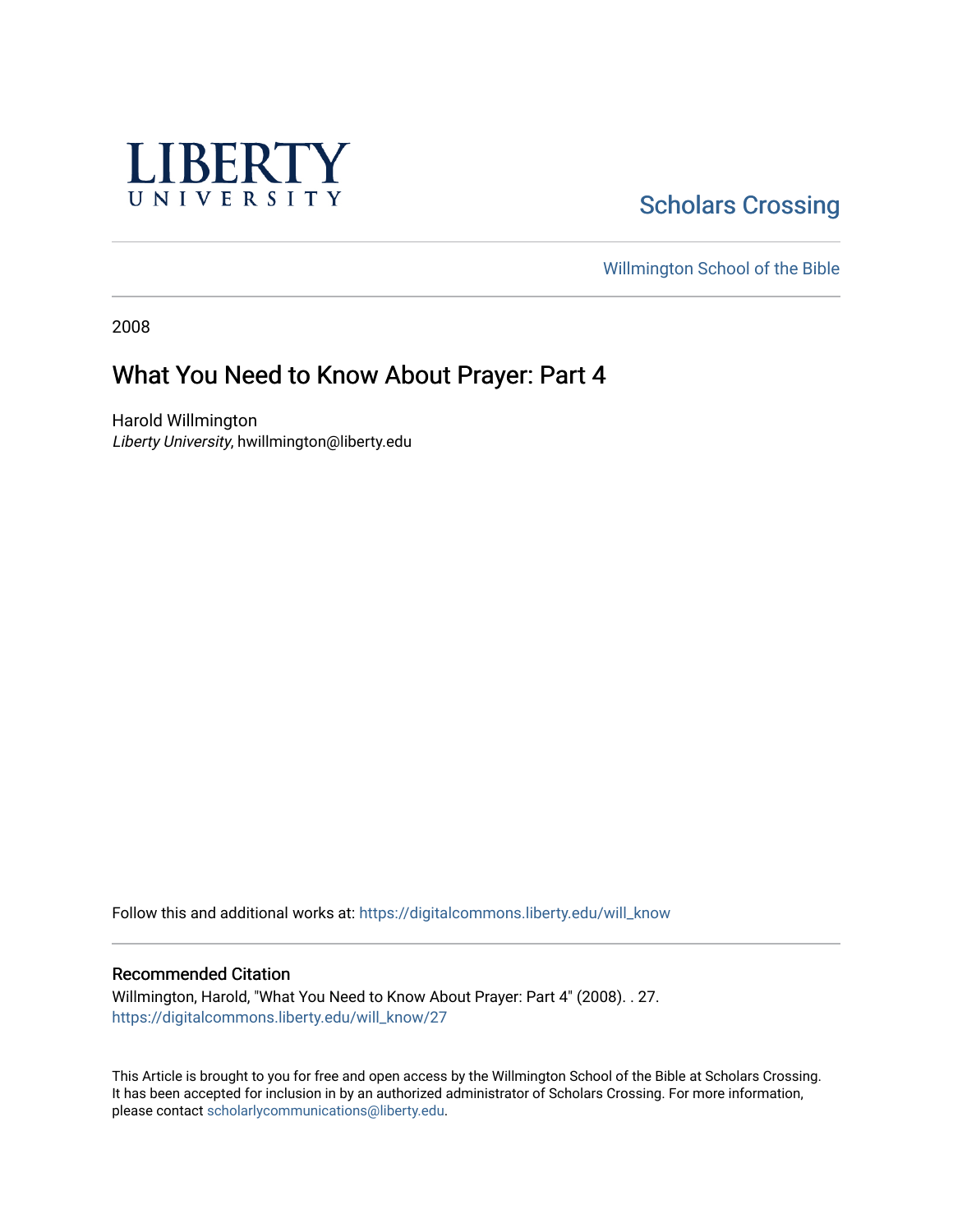# WHAT YOU NEED TO KNOW ABOUT PRAYER (PART FOUR)

# (Part four will deal with questions 8-12.)

"And he spake a parable unto them to this end, that men ought always to pray, and not to faint" (Luke 18:1).

This is Part four in a series of four during which time twelve questions on prayer are being considered. These are:

- 1. What is the meaning of prayer?
- 2. What eight relationships are seen in the model prayer of Jesus?
- 3. What kind of person is unable to pray the Lord's Prayer?
- 4. What are some reasons for prayer? Why should you pray?
- 5. What are the ground rules of effective prayer?
- 6. What about the direction and objects of prayer?
- 7. What about positions in prayer and time of prayer?
- 8. What are some hindrances to prayer?
- 9. What are some problems associated with and some divine responses to prayer?
- 10. What are some practical approaches to prayer?
- 11. Does God ever hear the prayers of an unsaved person?
- 12. Who was probably Scripture's greatest prayer warrior?

## What are some hindrances to prayer?

Known sin—"If I regard iniquity in my heart, the Lord will not hear me" (Psa. 66:18).

Insincerity— "And when thou prayest, thou shalt not be as the hypocrites are: for they love to pray standing in the synagogues and in the corners of the streets, that they may be seen of men. Verily I say unto you, They have their reward" (Matt. 6:5).

Carnal motives—" Ye ask, and receive not, because ye ask amiss, that ye may consume it upon your lusts" (James 4:3).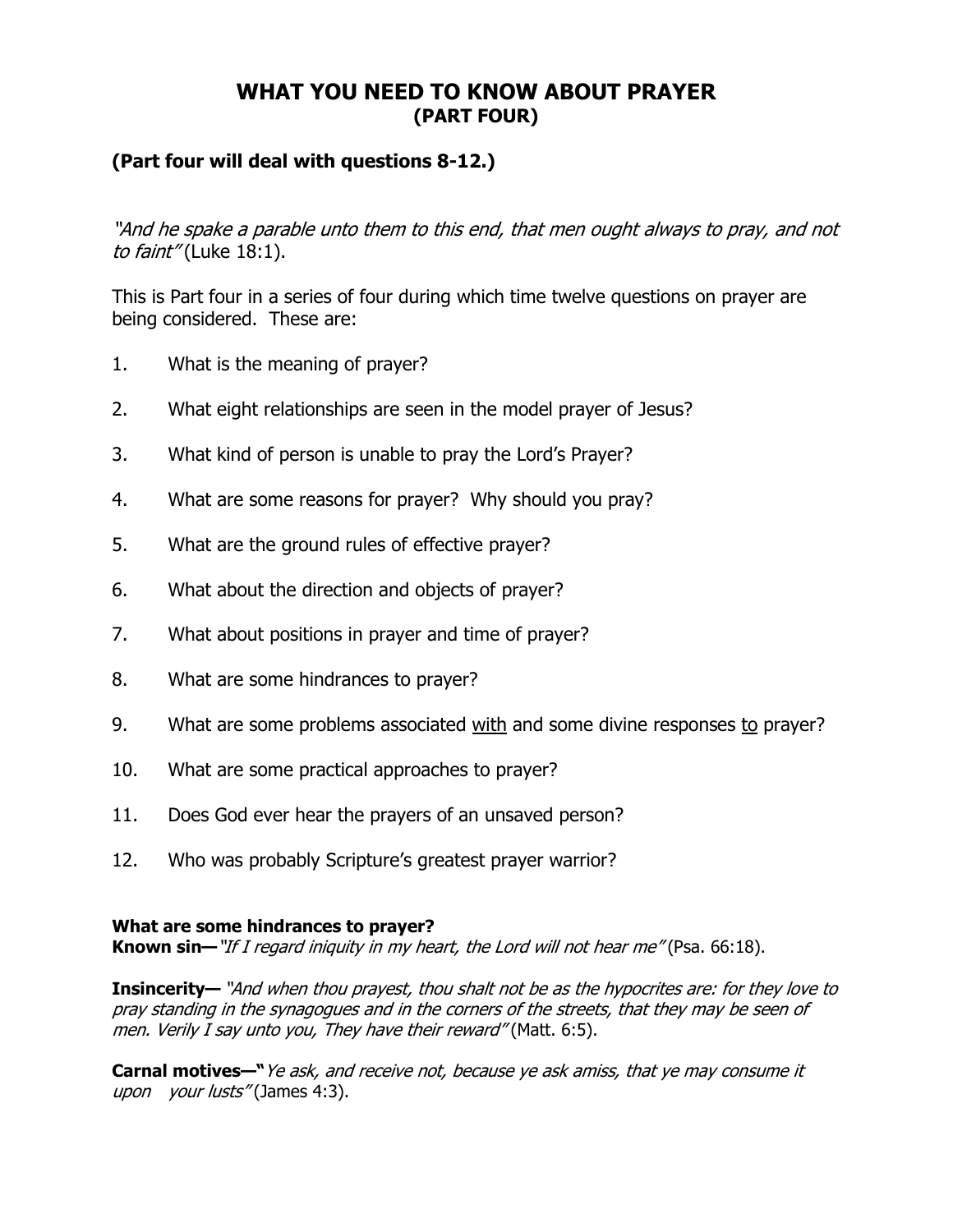Unbelief—"If any of you lack wisdom, let him ask of God, that giveth to all men liberally, and upbraideth not; and it shall be given him. But let him ask in faith, nothing wavering. For he that wavereth is like a wave of the sea driven with the wind and tossed" (James 1:5-6).

Satanic activity—"And, behold, an hand touched me, which set me upon my knees and upon the palms of my hands. And he said unto me, O Daniel, a man greatly beloved, understand the words that I speak unto thee, and stand upright: for unto thee am I now sent. And when he had spoken this word unto me, I stood trembling. Then said he unto me, Fear not, Daniel: for from the first day that thou didst set thine heart to understand, and to chasten thyself before thy God, thy words were heard, and I am come for thy words. But the prince of the kingdom of Persia withstood me one and twenty days: but, lo, Michael, one of the chief princes, came to help me; and I remained there with the kings of Persia" (Dan. 10:10-13).

On certain occasions the sovereign God for a short period of time may allow satanic interference to block the prayer line of the believer. This is usually for the purpose of testing and purifying his child, as the book of Job and tenth chapter of Daniel so vividly illustrate.

Domestic problems—"Likewise, ye husbands, dwell with them according to knowledge, giving honour unto the wife, as unto the weaker vessel, and as being heirs together of the grace of life; that your prayers be not hindered" (1 Pet. 3:7).

Is this writer the only one to have observed that if a sudden disagreement develops between pastor and wife, or a church leader and their spouse (Sunday school teacher, choir member, etc.) it often occurs en route to the church building? This surely is no accident. If the enemy can cause even a very brief domestic problem, then the planned sermon, Sunday school lesson, or song will not accomplish that which God had intended.

**Pride—**"Two men went up into the temple to pray; the one a Pharisee, and the other a publican. The Pharisee stood and prayed thus with himself, God, I thank thee, that I am not as other men are, extortioners, unjust, adulterers, or even as this publican. I fast twice in the week, I give tithes of all that I possess. And the publican, standing afar off, would not lift up so much as his eyes unto heaven, but smote upon his breast, saying, God be merciful to me a sinner. I tell you, this man went down to his house justified rather than the other: for every one that exalteth himself shall be abased; and he that humbleth himself shall be exalted" (Luke 18:10-14)

Robbing God—"Will a man rob God? Yet ye have robbed me. But ye say, Wherein have we robbed thee? In tithes and offerings. Ye are cursed with a curse: for ye have robbed me, even this whole nation. Bring ye all the tithes into the storehouse, that there may be meat in mine house, and prove me now herewith, saith the LORD of hosts, if I will not open you the windows of heaven, and pour you out a blessing, that there shall not be room enough to receive it" (Mal. 3:8-10).

**Refusing to help the needy—**"Whoso stoppeth his ears at the cry of the poor, he also shall cry himself, but shall not be heard" (Prov. 21:13).

"Hereby perceive we the love of God, because he laid down his life for us: and we ought to lay down our lives for the brethren. But whoso hath this world's good, and seeth his brother have need, and shutteth up his bowels of compassion from him, how dwelleth the love of God in him?" (1 John 3:16-17).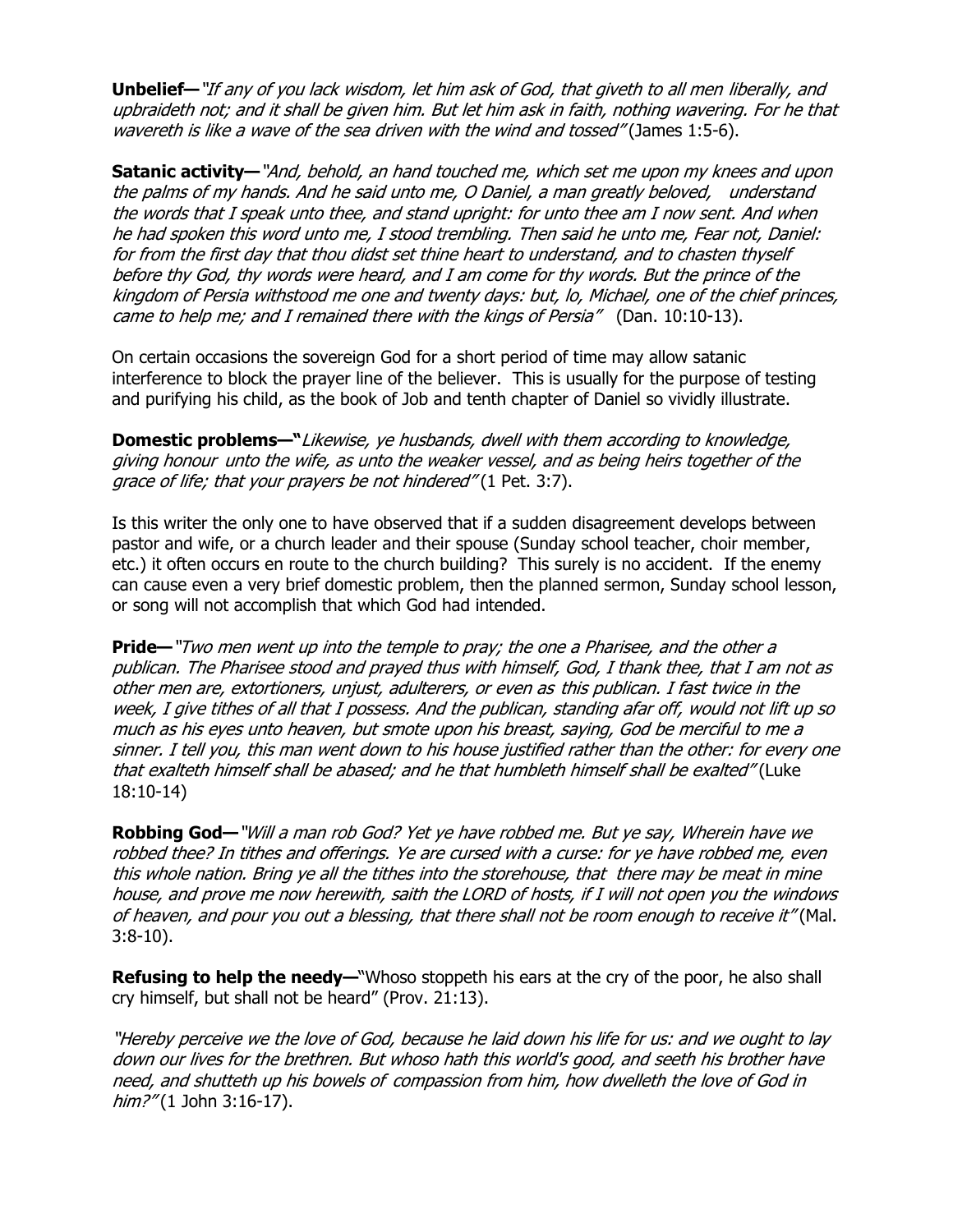Refusing to submit to biblical teaching—"He that turneth away his ear from hearing the law, even his prayer shall be abomination" (Prov. 28:9). (See also Prov. 1:24-31; Zech. 7:11-14.)

Refusing to forgive or to be forgiven—"Therefore if thou bring thy gift to the altar, and there rememberest that thy brother hath ought against thee; Leave there thy gift before the altar, and go thy way; first be reconciled to thy brother, and then come and offer thy gift" (Matt. 5:23-24).

"And forgive us our debts, as we forgive our debtors. . . For if ye forgive men their trespasses, your heavenly Father will also forgive you" (Matt. 6:12, 14).

# What are some problems associated with and some divine responses to prayer?

## Problems associated with prayer:

Feelings—"Why art thou cast down, O my soul? and why art thou disquieted within me? hope in God: for I shall yet praise him, who is the health of my countenance, and my God…Hath God forgotten to be gracious? hath he in anger shut up his tender mercies? Selah. And I said, This is my infirmity: but I will remember the years of the right hand of the most High" (Psa. 43:5; 77:9, 10).

**Wasted prayers** (praying concerning the sex of an unborn child, etc.)

Demanding prayers—"And he gave them their request; but sent leanness into their soul" (Psa. 106:15).

**Failure to appropriate secondary means** (refusing medical care when sick, etc.)

**Failure to do our part:** A classic example who did his part and whose prayer was answered is Elijah the prophet. After he had repaired a broken altar, dug a trench and filled it with water, gathered some wood and prepared an animal sacrifice, he cried out to God, "I have done all those things at thy word." God then answered his prayer by sending down fire from heaven. (See 1 Kings 18:30-37.)

Insufficient praying: "Ask, and it shall be given you; seek, and ye shall find; knock, and it shall be opened unto you: For every one that asketh receiveth; and he that seeketh findeth; and to him that knocketh it shall be opened" (Mt. 7:7, 8). "And he said unto them, This kind can come forth by nothing, but by prayer and fasting" (Mark 9:29).

The realization that our prayer requests often involve the actions of others. Example: A distraught mother might earnestly pray for the salvation of her wayward son, but the son must of his own will come to Jesus. God will not force him against his will.

**Divine responses to prayer:** God may respond to our particular prayer in one of five ways:

NO! "Now it came to pass, as David sat in his house, that David said to Nathan the prophet, Lo, I dwell in an house of cedars, but the ark of the covenant of the LORD remaineth under curtains. Then Nathan said unto David, Do all that is in thine heart; for God is with thee. And it came to pass the same night, that the word of God came to Nathan, saying, Go and tell David my servant, Thus saith the LORD, Thou shalt not build me an house to dwell in" (1 Chron. 17:1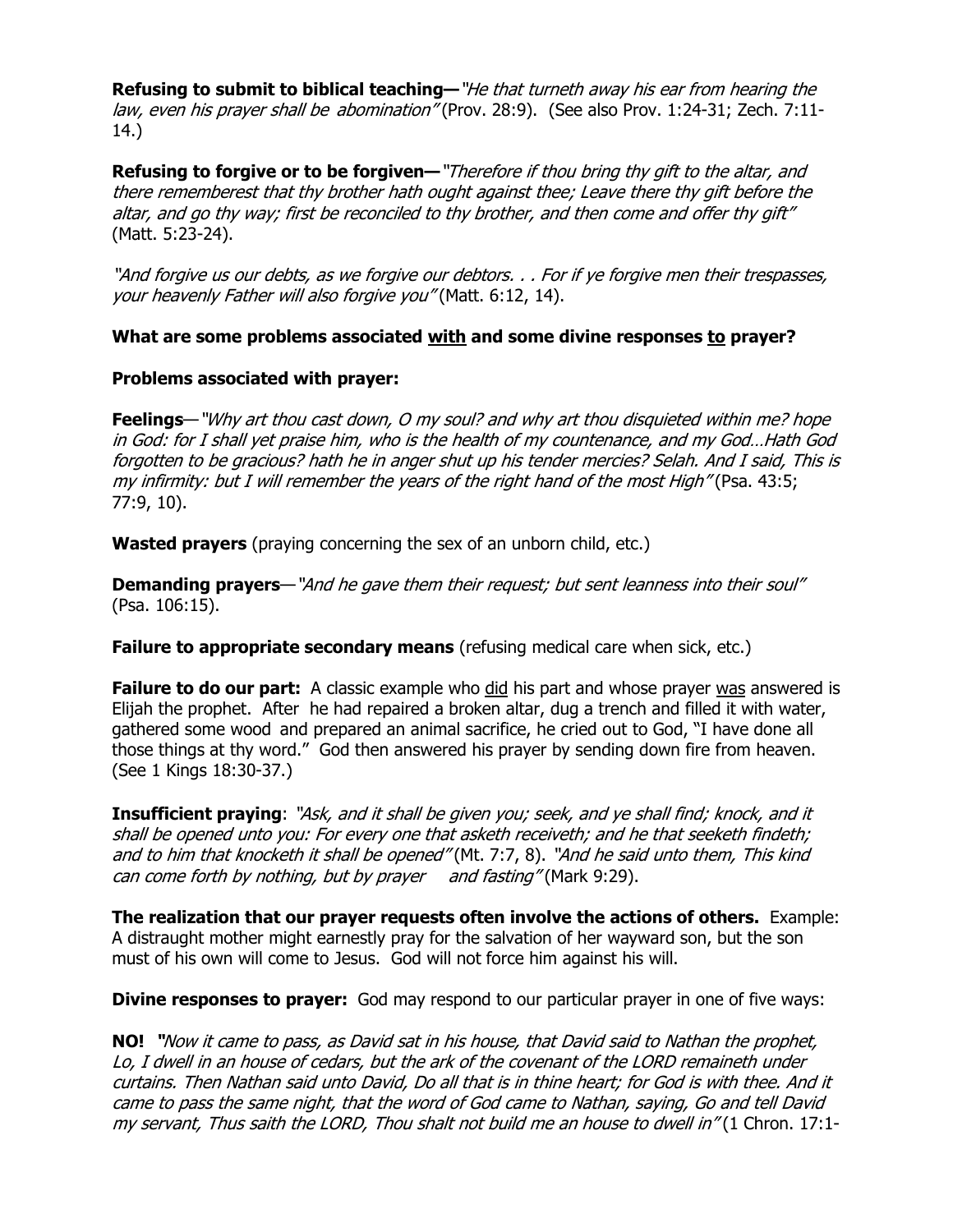4). "But he himself went a day's journey into the wilderness, and came and sat down under a juniper tree: and he requested for himself that he might die; and said, It is enough; now, O LORD, take away my life; for I am not better than my fathers" (1 Kings 19:4).

YES! "Therefore David enquired of the LORD, saying, Shall I go and smite these Philistines? And the LORD said unto David, Go, and smite the Philistines, and save Keilah. And David's men said unto him, Behold, we be afraid here in Judah: how much more then if we come to Keilah against the armies of the Philistines? Then David enquired of the LORD yet again. And the LORD answered him and said, Arise, go down to Keilah; for I will deliver the Philistines into thine hand" (1 Sam. 23:2-4).

WAIT! "For ye have need of patience, that, after ye have done the will of God, ye might receive the promise" (Heb. 10:36).

IF! "If my people, which are called by my name, shall humble themselves, and pray, and seek my face, and turn from their wicked ways; then will I hear from heaven, and will forgive their sin, and will heal their land"(2 Chron. 7:14).

SILENCE! "And Saul asked counsel of God, Shall I go down after the Philistines? wilt thou deliver them into the hand of Israel? But he answered him not that day" (2 Sam. 14:37). "And when Saul enquired of the LORD, the LORD answered him not, neither by dreams, nor by Urim, nor by prophets" (1 Sam. 28:6).

What are some practical approaches to prayer? Walking (moving about when you pray) Speaking (praying out loud) Writing (committing your prayers to paper) Singing Scriptural examples (Ex. 15:1, 21; Judg. 5:3; 2 Chron. 20:22; Ezra 3:11; Psa. 30:4;

66:4; 135:3; 147:7; Isa. 12:5; Acts 16:25; Eph. 5:19; Col. 3:16; Rev. 5:9; 14:3; 15:3)

Hymnal examples (Secure a song book and sing your praises to God)

**Reading the Psalms:** (See 103, 139, etc.)

#### **Fasting:** (3 kinds)

 Abstinence from sex (1 Cor. 7:5) Abstinence from sleep (2 Cor. 6:4; 11:27) Abstinence from food (Ex. 24:18; Mt. 4:2)

## Thanking:

 For God's existence (1 Kings 18:26-39) For God's sovereignty (Rom. 8:28) For God's creative works (Rev. 4:11) For God's redemptive works (Rev. 5:9)

## Focusing:

 Upon God Himself (Psa. 62:5) Upon God's Word (Psa. 1:1, 2) Upon God's works (Psa. 72:12) Upon God's faithfulness (Psa. 103:2; 143:5; Lam. 3:21-23) Upon wholesome things (Phil. 4:8)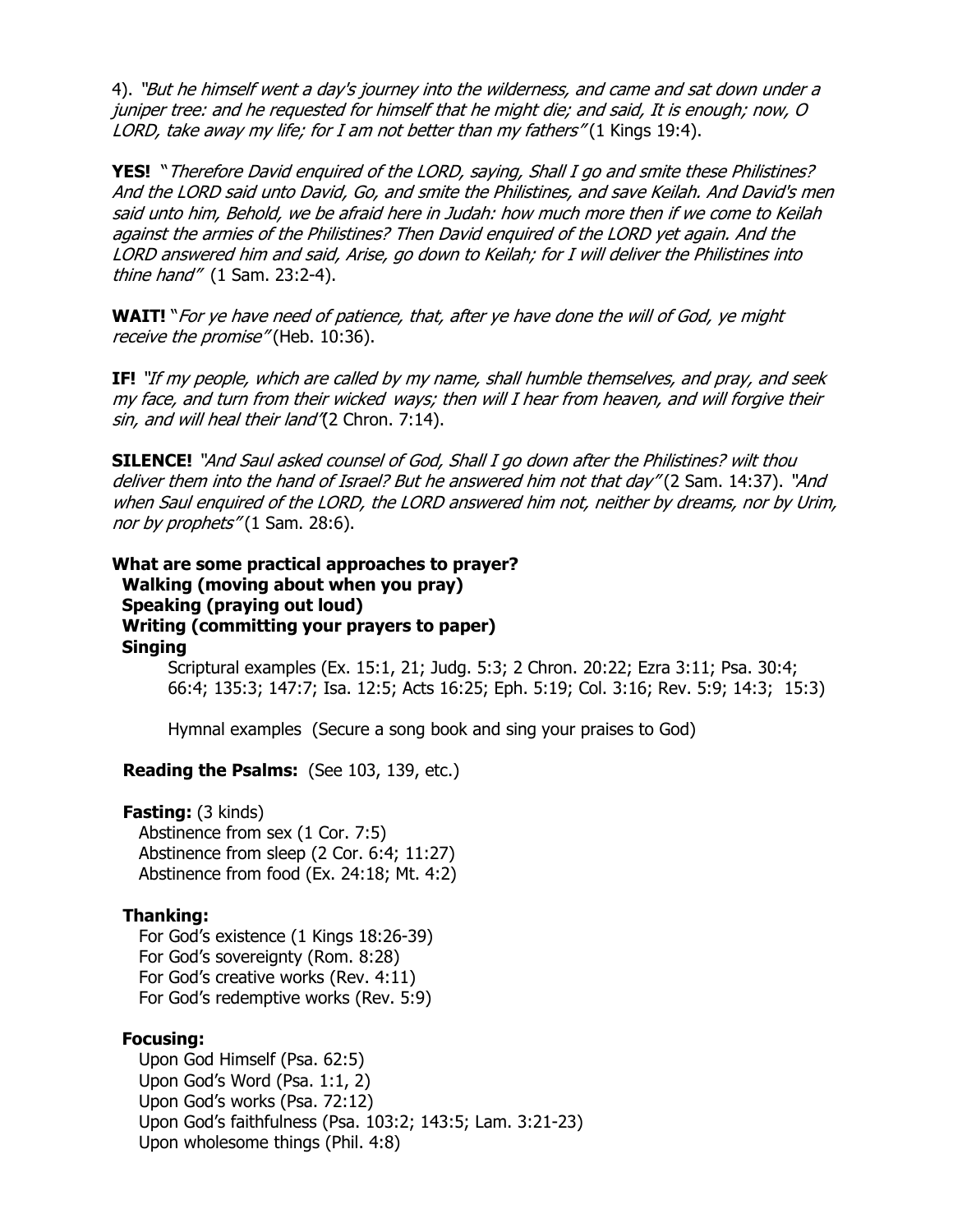Corporate praying: (Matt. 18:19; Lev. 26:8)

**Preventive praying:** ("Lord keep me from sin today.")

**Planned praying:** (When asked in advance to pray in public, plan your prayer.)

What do you mean, plan your prayer? Isn't this unspiritual? Shouldn't you just open your mouth and say whatever might come to mind? Perhaps, but consider the following: you have been selected as the spokesperson for a group of people who have secured an appointment with the President of the United States to discuss some very important matters. Question: Would you spend some time before entering the Oval Office in preparing your presentation? Surely this would be the case.

However how much more important to pre-plan your prayer as a congregational spokesperson when you stand before the King of Kings!

## Does God ever hear the prayers of an unsaved person?

Two well-known Bible teachers comment on this:

#### Robert J. Little:

From the scriptures it would appear that God often responds to a cry for help, but it is less likely that He would answer intercessory prayers offered by unsaved persons. However, we can never limit God, and He often shows grace where we would not. (See Matt. 5:45; Luke 6:35; Psa. 72:12.) (*Here's Your Answer*, Robert J. Little, Moody Press, Chicago, IL, p. 137)

#### Wayne Grudem:

Does answer the prayers of unbelievers? Although God has not promised to answer the prayers of unbelievers as he has promised to answer the prayers of those who come in Jesus' name, and although he has no obligation to answer the prayers of unbelievers, nonetheless, God may out of his common grace still hear and grant the prayers of unbelievers, thus demonstrating his mercy and goodness in yet another way (cf. Psa. 145:9, 15; Matt. 7:22; Luke 6:35-36). This is apparently the sense of 1 Tim. 4:10, which says that God is "the Savior of all men, especially of those who believe." Here "Savior" cannot be restricted in meaning to "one who forgives sins and gives eternal life," because these things are not given to those who do not believe; "Savior" must have a more general sense here, namely, "one who rescues from distress, one who delivers." In cases of trouble or distress God often does hear the prayers of unbelievers, and graciously delivers them from their trouble. (Systematic Theology, Wayne Grudem, Zondervan Publishing, Grand Rapids, MI, p. 662)

Bottom line: While God has indeed only obligated Himself to answer the sinner's prayer for salvation (Rom. 10:13), He may (and doubtless has) responded to other desperate requests of unbelievers; such as, "Lord, heal my dying son," or, "protect my life in battle," etc.

## Who was probably scripture's greatest prayer warrior?

Many believe it to be the apostle Paul.

## Paul began and ended his Christian life by prayer.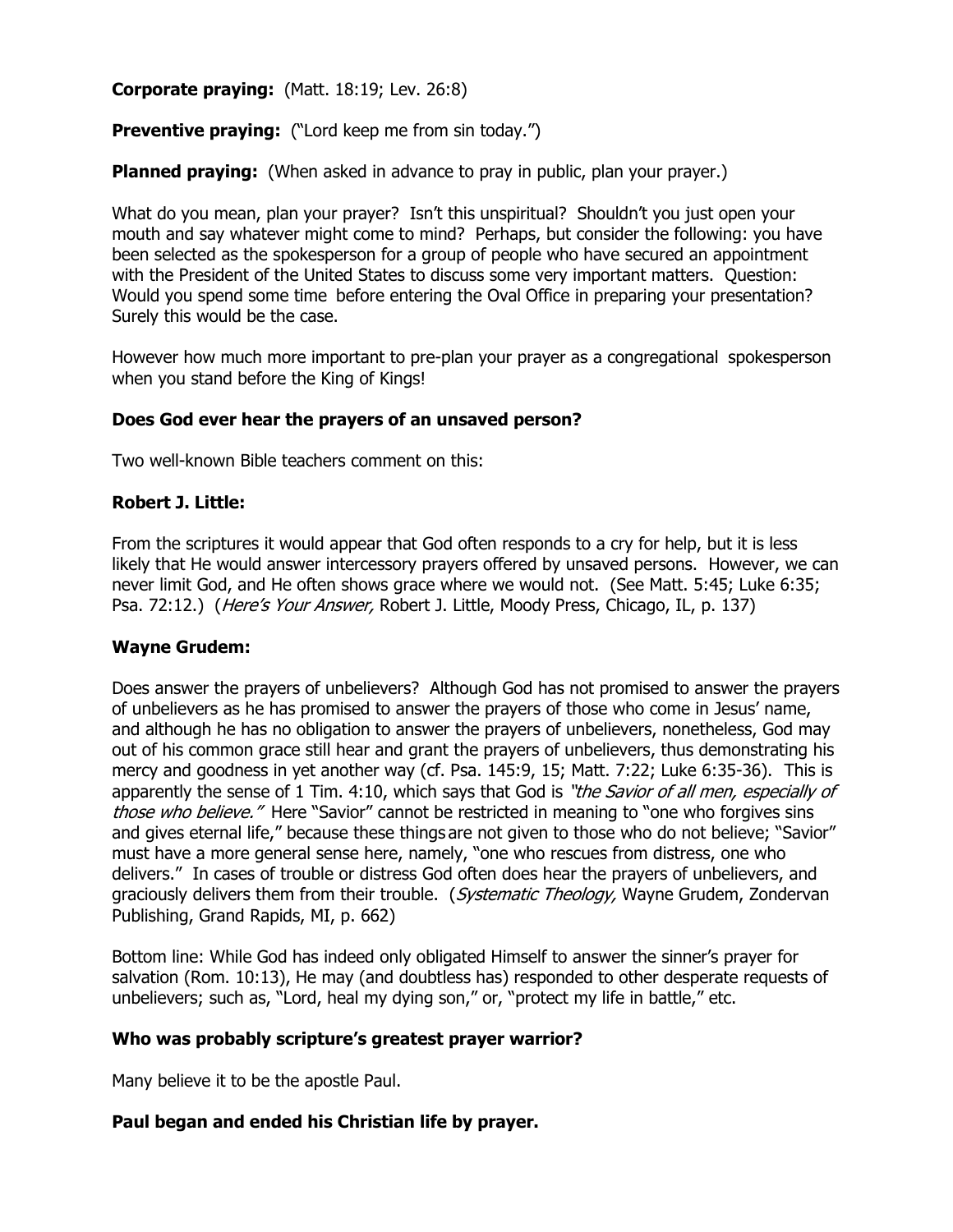The beginning: "And the Lord said unto him, Arise, and go into the street which is called Straight, and enquire in the house of Judas for one called Saul, of Tarsus: for, behold, he prayeth" (Acts 9:11)

The ending: "At my first answer no man stood with me, but all men forsook me: I pray God that it may not be laid to their charge" (2 Tim. 4:16).

## Paul prayed everywhere he went:

In a prison: Acts 16:25—"And at midnight Paul and Silas prayed, and sang praises unto God: and the prisoners heard them" (Acts 16:25).

On a seashore:

At Miletus: "And when he had thus spoken, he kneeled down, and prayed with them all" (Acts 20:36).

At Tyre: "And when we had accomplished those days, we departed and went our way; and they all brought us on our way, with wives and children, till we were out of the city: and we kneeled down on the shore, and prayed" (Acts 21:5).

In Jerusalem (Acts 22:17)

On an island: "And it came to pass, that the father of Publius lay sick of a fever and of a bloody flux: to whom Paul entered in, and prayed, and laid his hands on him, and healed him" (Acts 28:8).

#### Paul prayed for almost everyone he met:

For the churches (Rom. 1:9; 1 Cor. 1:4; 2 Cor. 13:7; Gal. 4:19; Eph. 1:16; 3:14; Phil. 1:4, 9; Col. 1:3, 9; 1 Thess. 1:2; 3:10; 5:23; 2 Thess. 1:3, 11; 2:13).

For Philemon (Philem. 4)

For Timothy (2 Tim. 1:3)

For Onesiphorus (2 Tim. 1:16-18)

For those who forsook him in Rome (2 Tim. 4:16)

For Israel—"Brethren, my heart's desire and prayer to God for Israel is, that they might be saved" (Rom. 10:1).

For all men (1 Tim. 2:1-3, 8; 4:4-5)

Paul constantly asked others to pray for him. (1 Thess. 5:25; 2 Thess. 3:1; Philem. 22: Rom. 15:30; Col. 4:3).

In my mind musician Albert Reite captured the essence of these four studies on prayer by his beautiful hymn, Teach Me How To Pray. Here are the words: